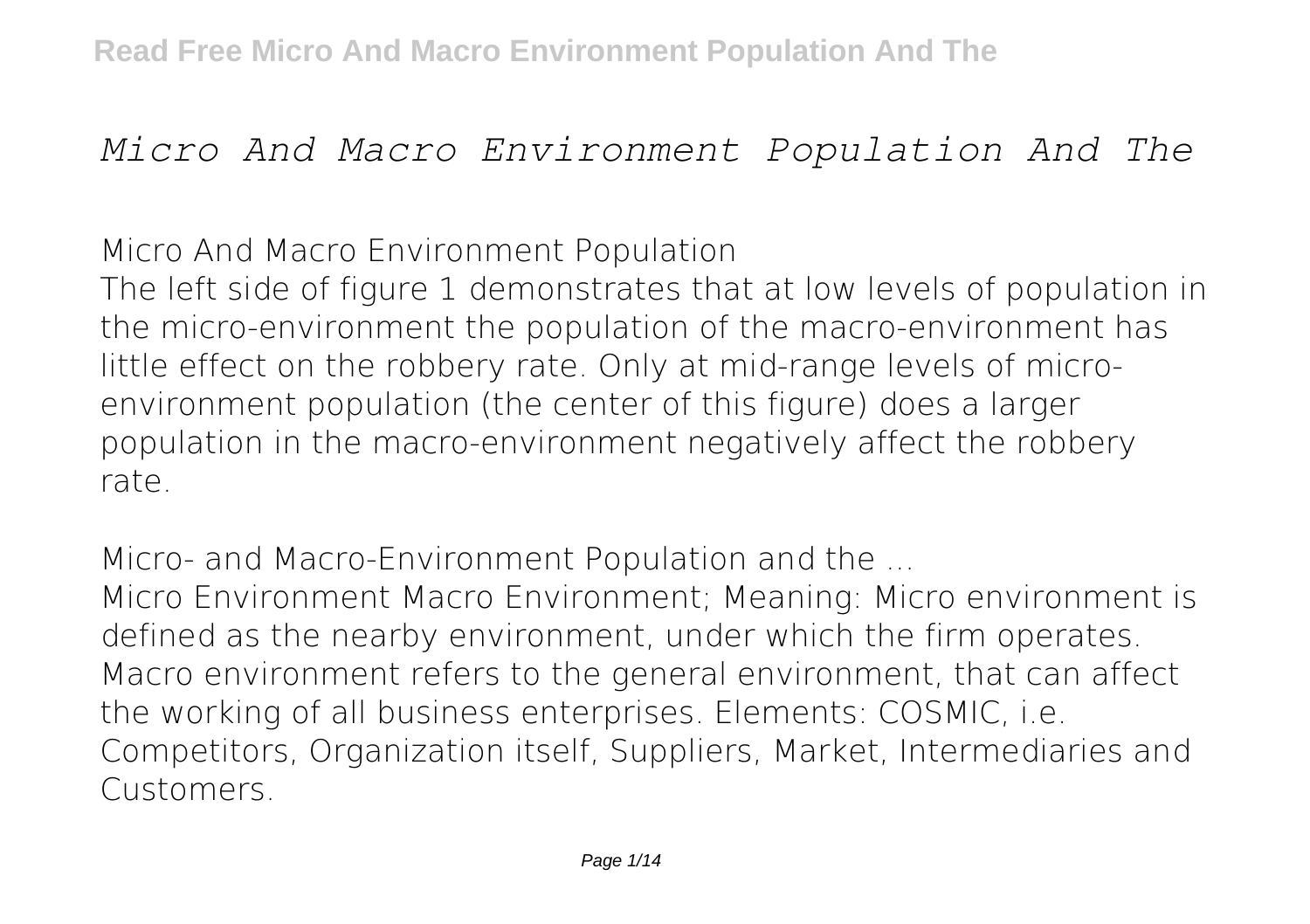**Difference Between Micro and Macro Environment (with ...**

micro-environment captures the number of persons in, for example, a one-mile radius, and arguably captures the persons whom a resident might conceivably experience on a daily basis. Population size, on the other hand, measures the macro-environment; that is, the number of persons in some larger area akin to a city or larger resident community.

**Micro- and Macro-Environment Population and the ...**

After reading this article you will learn about the micro and macro environment of business. Micro Environment of Business: The micro environment consists of the factors of the firm's immediate environment, (Fig. 37.2). ... Many demographic factors such as the age and sex composition of population, family size, habitat, religion, etc., also ...

**Environment of Business: Micro and Macro** The demographic force of the macro-environment is related to the study of the human population with respect to their location, size, Page 2/14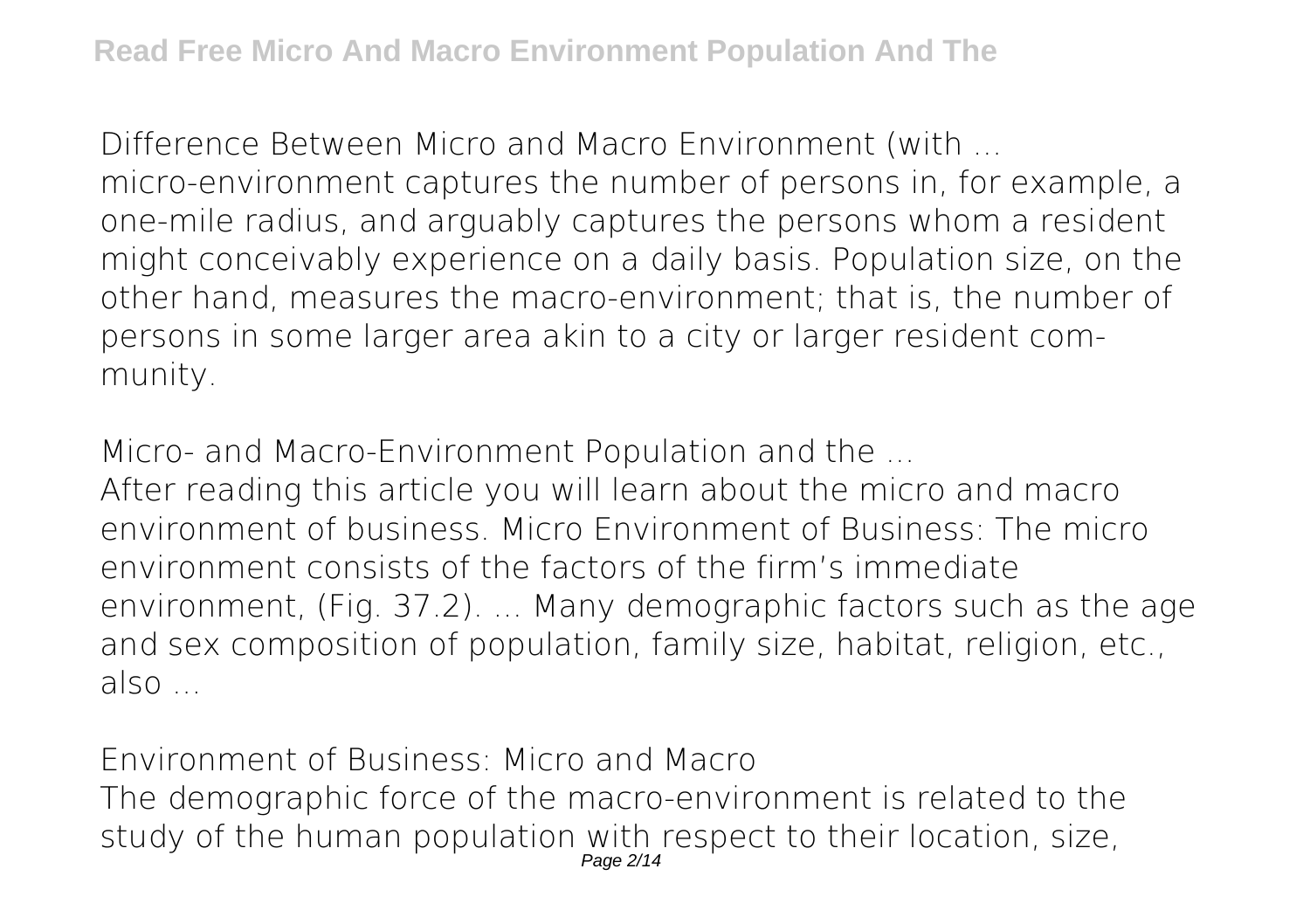density, race, sex, occupation, age & other factors. The marketer of the organization has a keen interest in this actor of the macro-environment because it relates to the people, which are the foundation of any market.

**Marketing Environment | Micro and Macro Environment** The Macro environment The micro environment. ... population. If the population becomes older, this will lead to rising demand for products and . services consumed by older people and a similar fall in demand for products consumed by younger people. 2. Economic.

**Micro and macro component of marketing environment and its ...** The macro-environment is more general - it is the environment in the economy itself. It has an effect on how all business groups operate, perform, make decisions, and form strategies simultaneously. It is quite dynamic, which means that a business has to constantly track its changes.

**Understanding Of Micro And Macro Factors That Affect Your ...** Page 3/14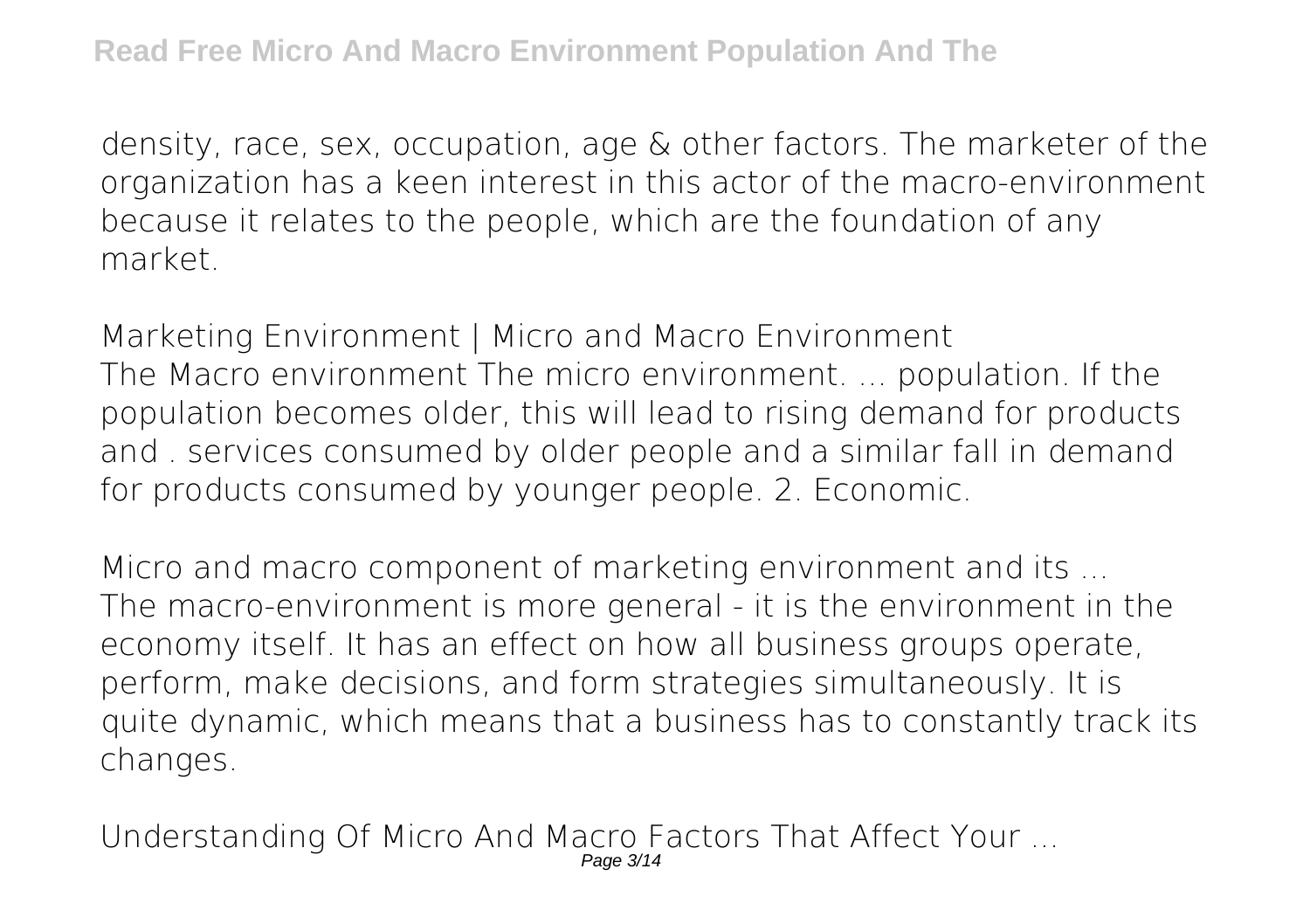NESTLE Micro Environment Analysis Example. Nestle operates in over 130 countries and in order to understand the business environment they operate in analysis on the external factors that lie outside the control of Nestle has to be conducted (Grant et al. 2011, 101). The tool tasked with conducting an external analysis of the macro environment is PEST while the external micro environment will ...

**Nestle: Macro Environment and Micro Environment Analysis ...** Marketing Environment: Macro and Micro Marketing Environment The marketing environment of a company is composed of the people, institutions, and forces outside marketing that influencer marketing management's ability to develop and maintain a successful relationship with its target customers.

**Marketing Environment: Macro and Micro Marketing Environment** SONY MICRO AND MACRO ENVIRONMENT 1. ... o Social factors include health consciousness of customer o Older population tends not to be interested in latest products rather they might be interested in simple ones. o Some Asian and African countries may not be able to buy Page 4/14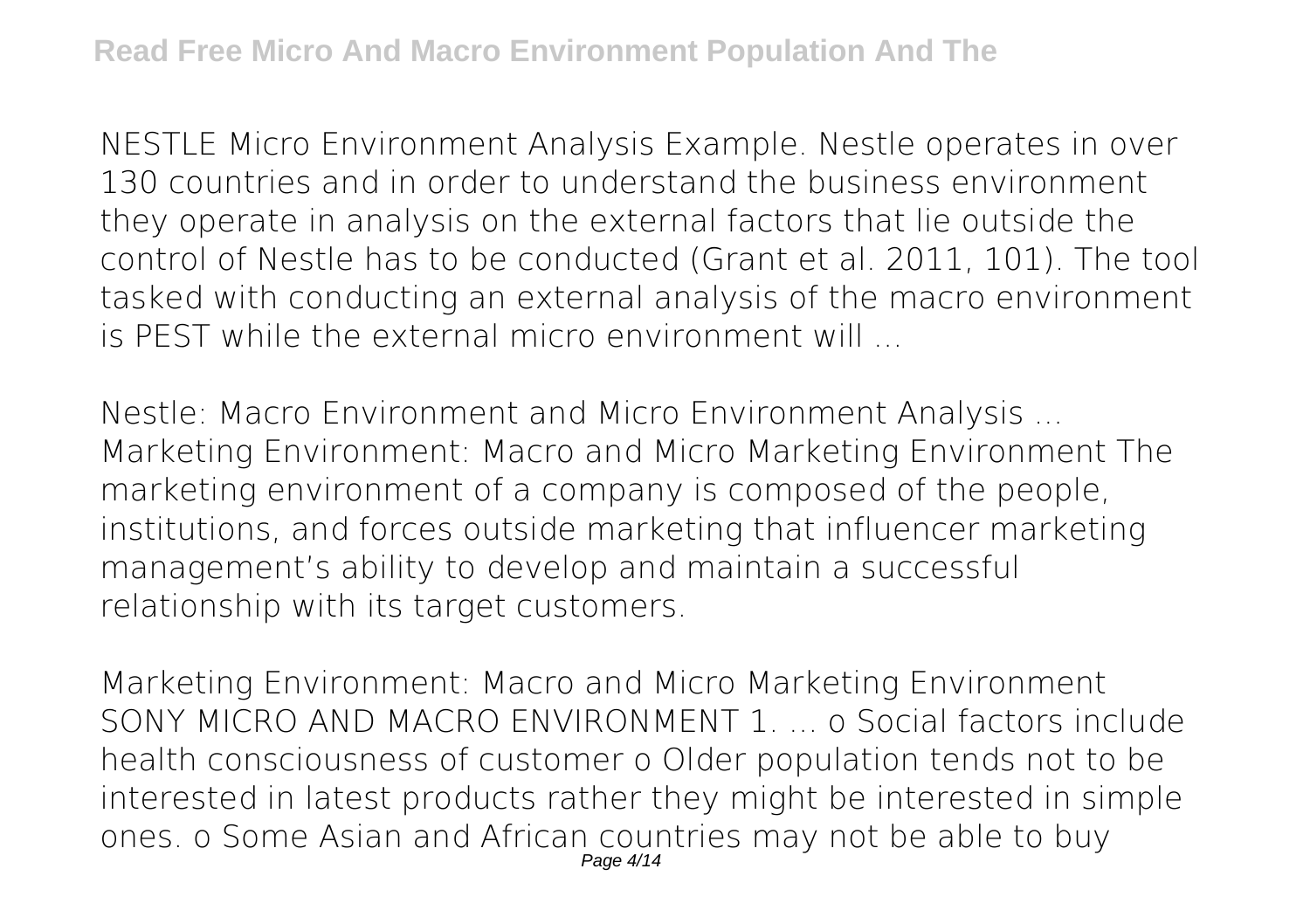Sony's products. Technological: o Digital age is the future developing ...

**SONY MICRO AND MACRO ENVIRONMENT - SlideShare** The Macro Environment consists of 6 different forces. These are: Demographic, Economic, Political, Ecological, Socio-Cultural, and Technological forces.This can easily be remembered: the DESTEP model, also called DEPEST model, helps to consider the different factors of the Macro Environment.

**The Macro Environment - Six Forces (DESTEP)** A macro-environment is a part of the external environment of an organization. This is beyond the control and influence of the enterprise but has a huge influence on its functions. In this article, we will focus on the aspect of the demographic environment.

**Macro Environment - Demographic Environment: Examples ...** create, build and maintain beneficial exchanges with target buyers for the purpose of achieving organizational. objectives (Kotler, et al, 2004). The most important aspect of the marketing management is the proper Page 5/14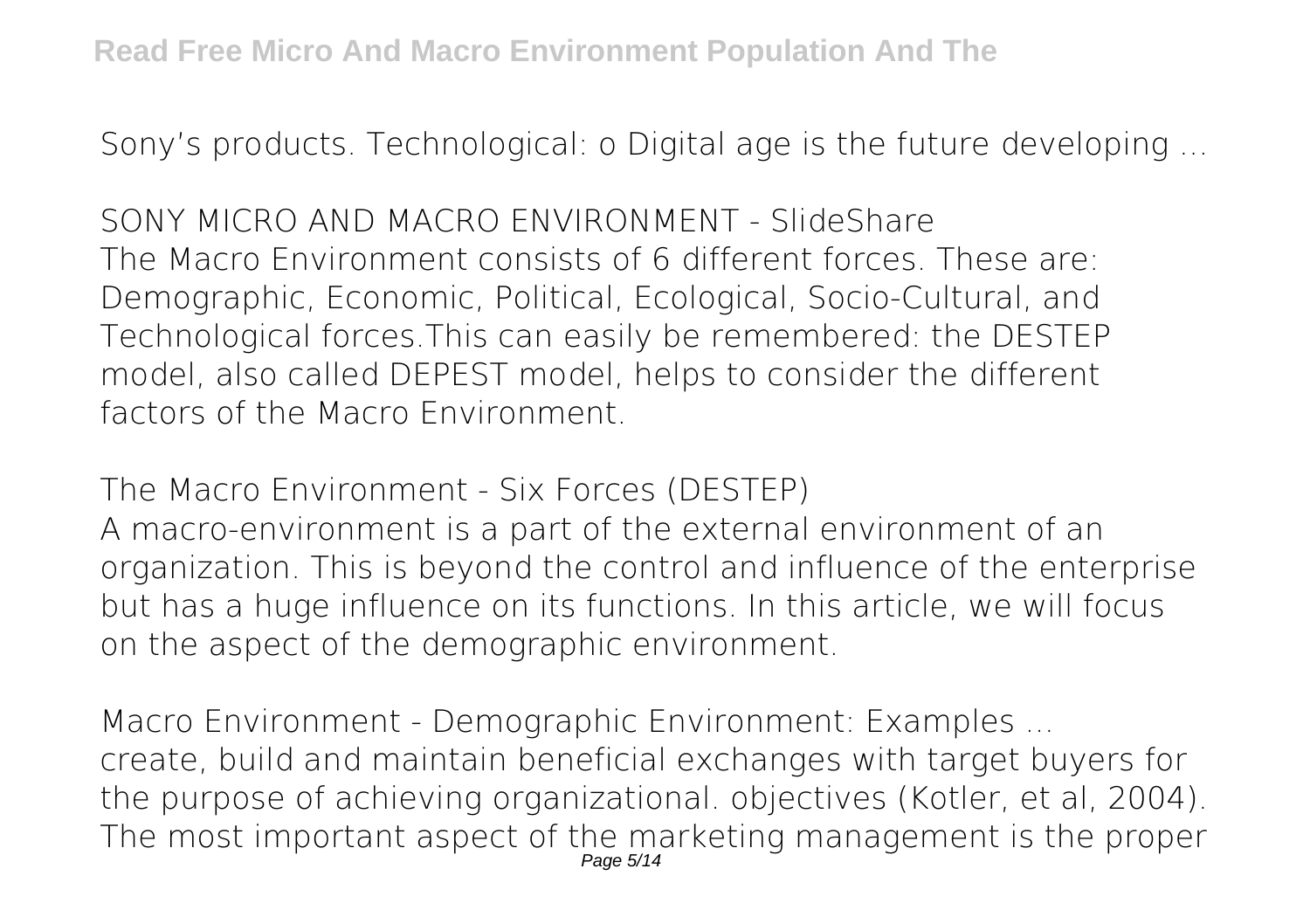identification of the marketing. environment (Kotler, et al, 2004).

**Macro- Environmental Factors Effecting Fast Food Industry** In business analysis we tend to pay less attention to the macro environment. But what is macro environment, and its factors? 2 examples to help you understand.

**What Is Macro Environment? 2 New Examples You Can't Miss** Macro-environment. The macro-environment refers to all forces that are part of the larger society and affect the micro-environment. It includes concepts such as demography, economy, natural forces, technology, politics, and culture.

**Market environment - Wikipedia**

Marketing environment is based on Micro-Environment and Macro-Environment. Micro Environments. The Micro environment consists of the forces close to the company that affect its ability to serve its customer-the company, supplies ,marketing, channel firms, customer markets, competitors and publics.(Kotler/ Armstrong 1999) ...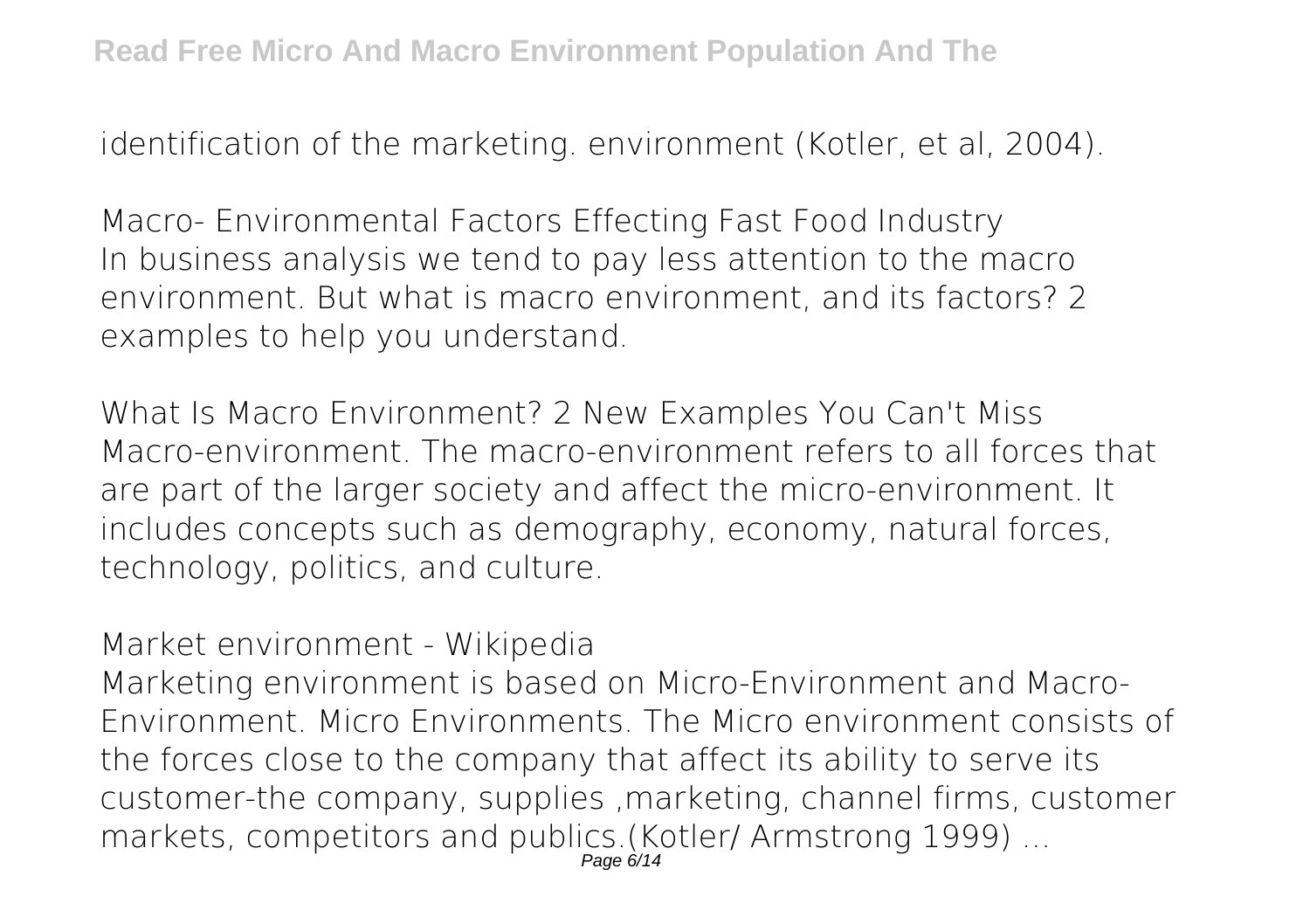Population size and ...

**Marketing Essays - Macro Micro Environments** The environmental factors which are under macro and micro environment, directly or indirectly impacting McDonalds. Currently McDonalds is using lots of strategy which got positive and negative effects on company. MacDonald's should keep the effective and successful strategy and modify or redesign the failure strategy.

**Micro And Macro Environment Of Mcdonalds Marketing Essay** The lesson provides detailed insight into the core difference between micro and the macro environment with a comparison chart for easier understanding. What Is Micro Environment? The microenvironment is a business environment that entails factors that directly affect the operation of business activities from within it.

**Micro And Macro Environment Population** The left side of figure 1 demonstrates that at low levels of population in Page 7/14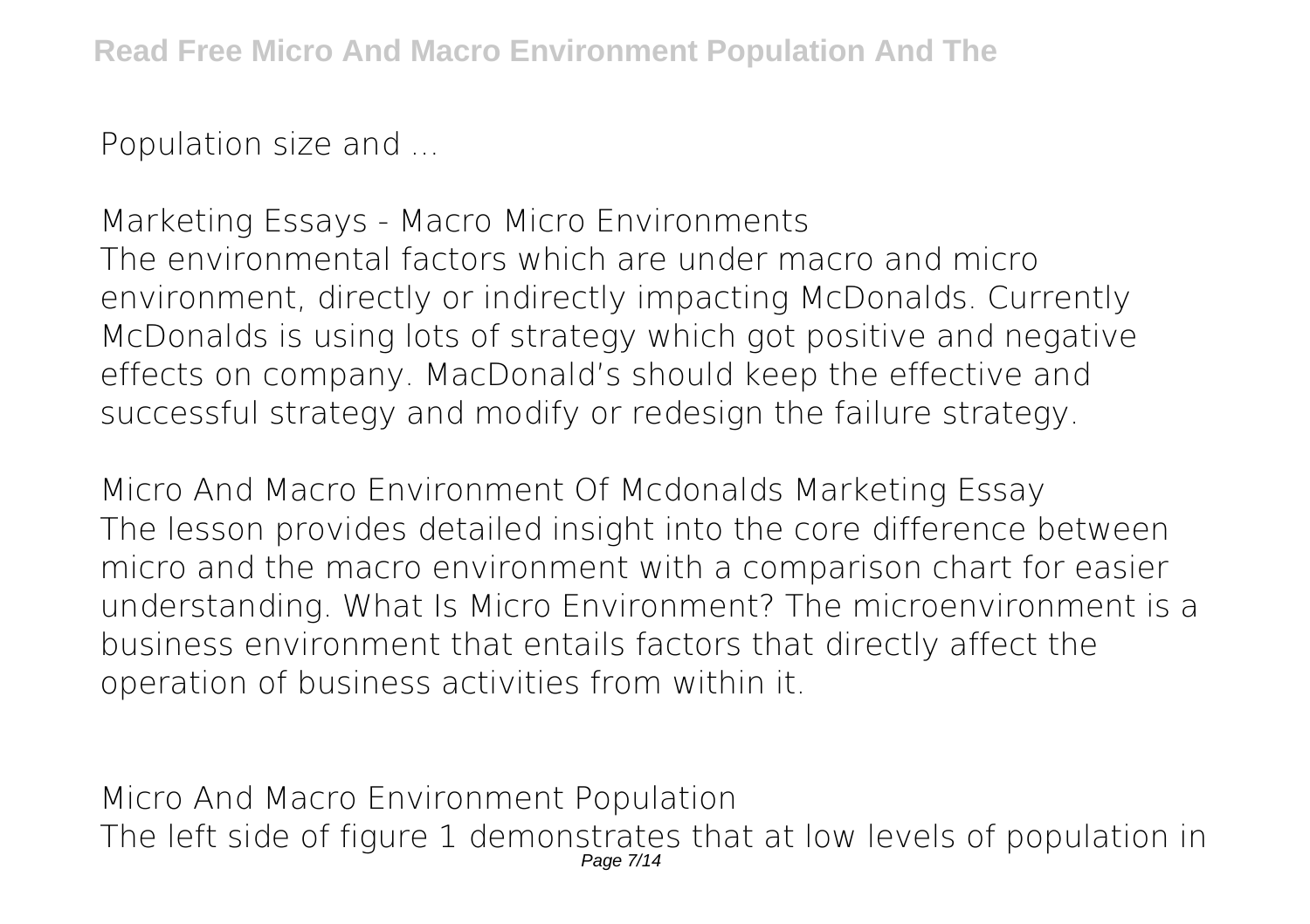the micro-environment the population of the macro-environment has little effect on the robbery rate. Only at mid-range levels of microenvironment population (the center of this figure) does a larger population in the macro-environment negatively affect the robbery rate.

**Micro- and Macro-Environment Population and the ...** Micro Environment Macro Environment; Meaning: Micro environment is defined as the nearby environment, under which the firm operates. Macro environment refers to the general environment, that can affect the working of all business enterprises. Elements: COSMIC, i.e. Competitors, Organization itself, Suppliers, Market, Intermediaries and Customers.

**Difference Between Micro and Macro Environment (with ...** micro-environment captures the number of persons in, for example, a one-mile radius, and arguably captures the persons whom a resident might conceivably experience on a daily basis. Population size, on the other hand, measures the macro-environment; that is, the number of Page 8/14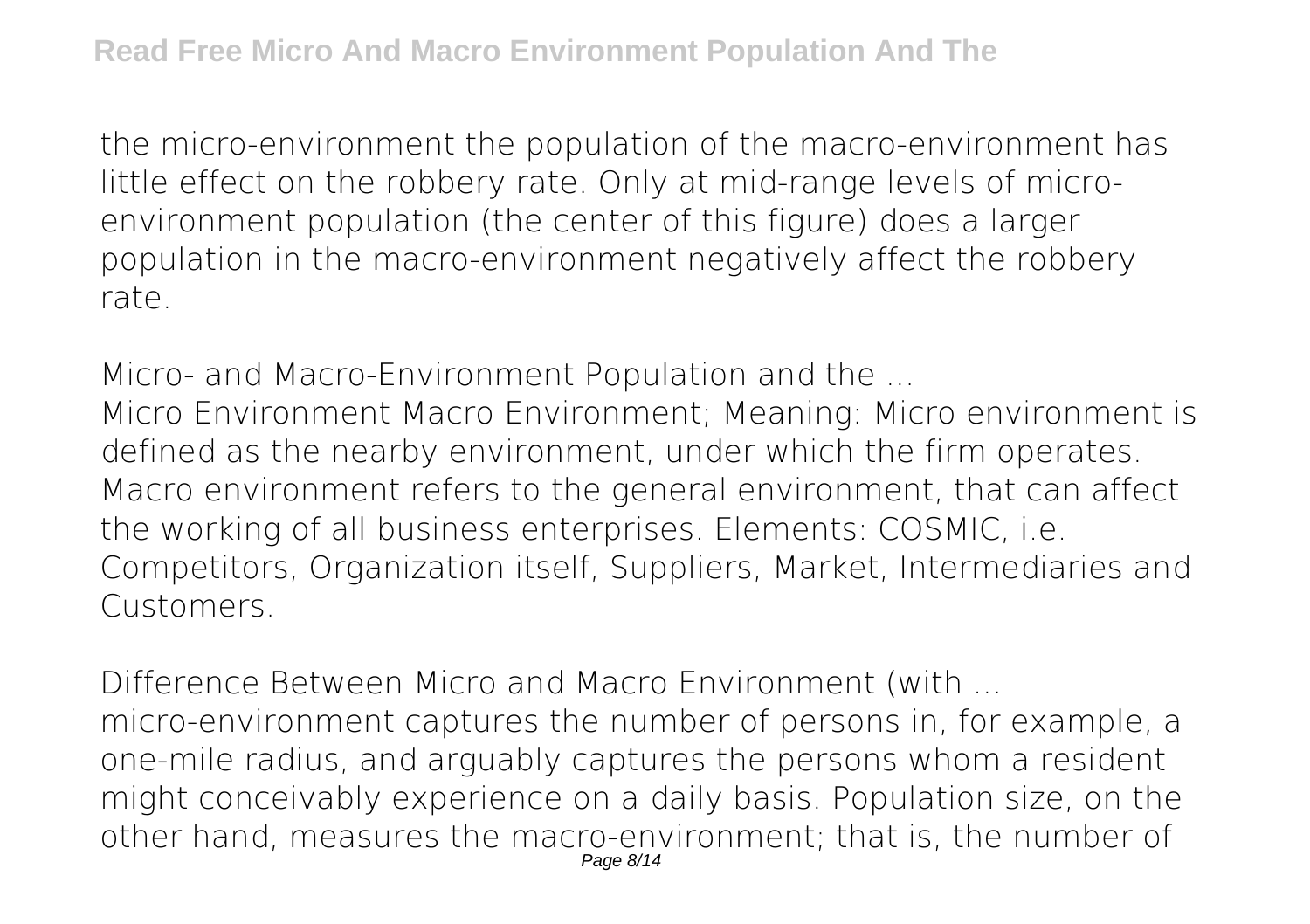persons in some larger area akin to a city or larger resident community.

**Micro- and Macro-Environment Population and the ...** After reading this article you will learn about the micro and macro environment of business. Micro Environment of Business: The micro environment consists of the factors of the firm's immediate environment, (Fig. 37.2). ... Many demographic factors such as the age and sex composition of population, family size, habitat, religion, etc., also ...

**Environment of Business: Micro and Macro**

The demographic force of the macro-environment is related to the study of the human population with respect to their location, size, density, race, sex, occupation, age & other factors. The marketer of the organization has a keen interest in this actor of the macro-environment because it relates to the people, which are the foundation of any market.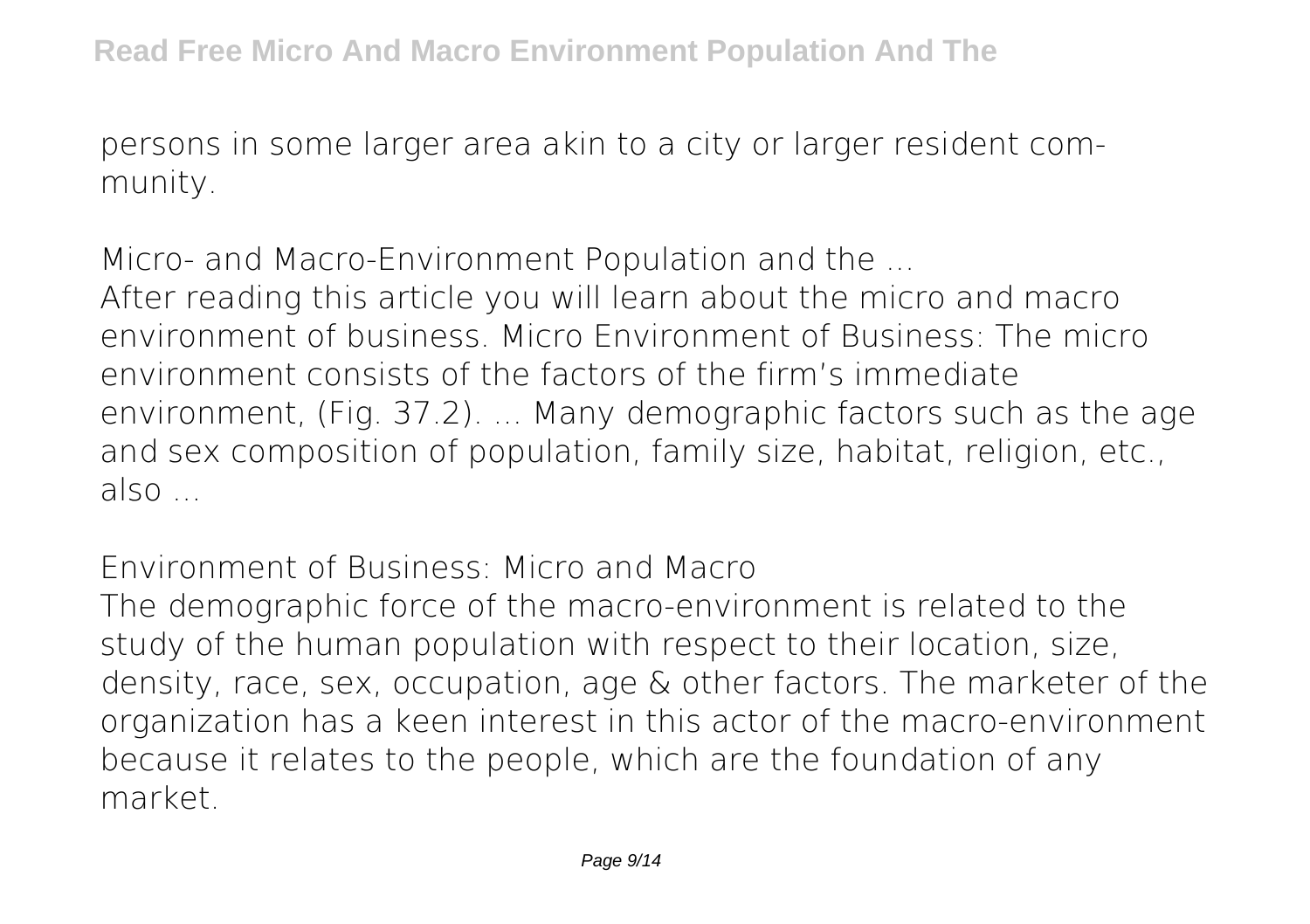**Marketing Environment | Micro and Macro Environment** The Macro environment The micro environment. ... population. If the population becomes older, this will lead to rising demand for products and . services consumed by older people and a similar fall in demand for products consumed by younger people. 2. Economic.

**Micro and macro component of marketing environment and its ...** The macro-environment is more general - it is the environment in the economy itself. It has an effect on how all business groups operate, perform, make decisions, and form strategies simultaneously. It is quite dynamic, which means that a business has to constantly track its changes.

**Understanding Of Micro And Macro Factors That Affect Your ...** NESTLE Micro Environment Analysis Example. Nestle operates in over 130 countries and in order to understand the business environment they operate in analysis on the external factors that lie outside the control of Nestle has to be conducted (Grant et al. 2011, 101). The tool tasked with conducting an external analysis of the macro environment Page 10/14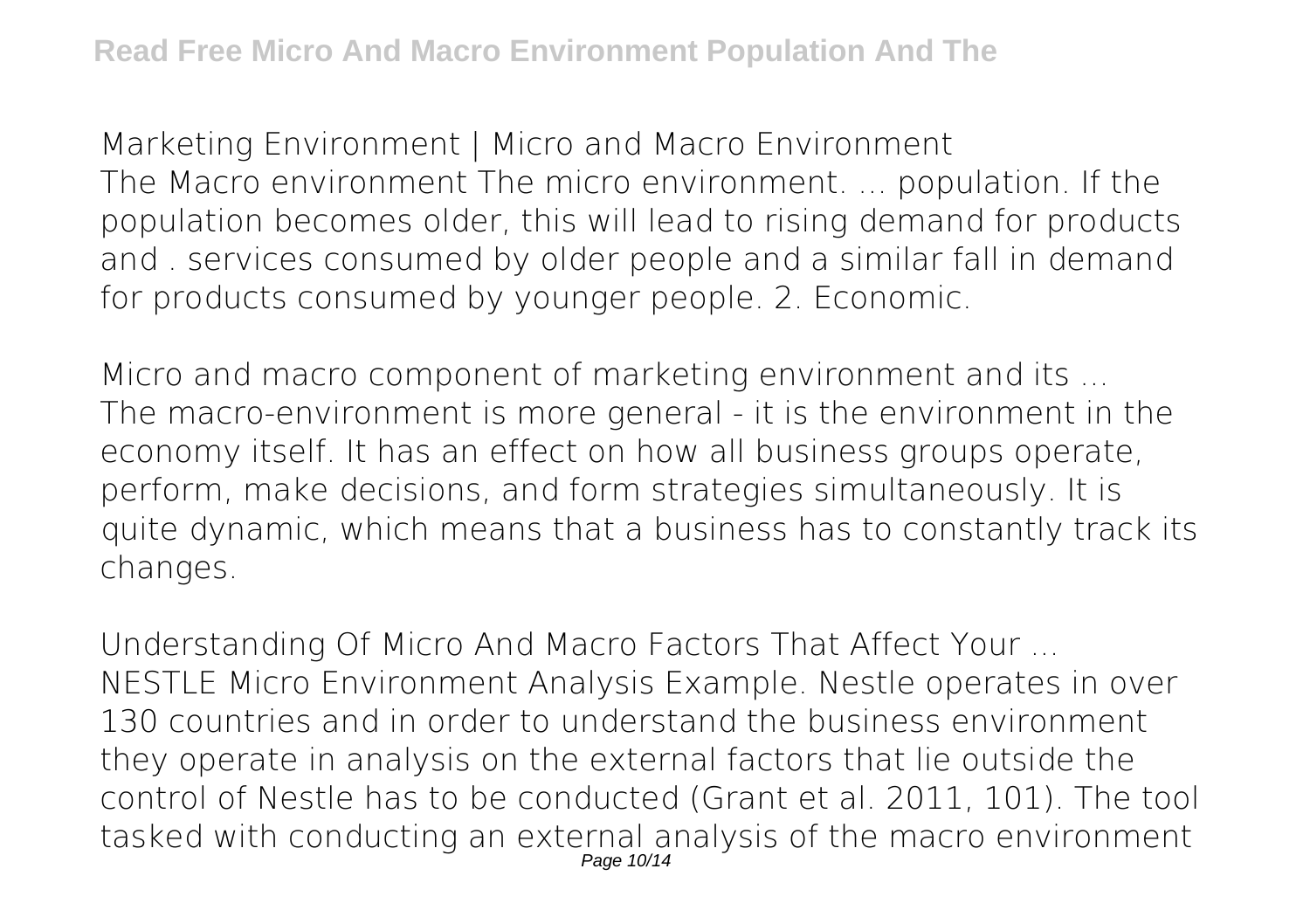is PEST while the external micro environment will ...

**Nestle: Macro Environment and Micro Environment Analysis ...** Marketing Environment: Macro and Micro Marketing Environment The marketing environment of a company is composed of the people, institutions, and forces outside marketing that influencer marketing management's ability to develop and maintain a successful relationship with its target customers.

**Marketing Environment: Macro and Micro Marketing Environment** SONY MICRO AND MACRO ENVIRONMENT 1. ... o Social factors include health consciousness of customer o Older population tends not to be interested in latest products rather they might be interested in simple ones. o Some Asian and African countries may not be able to buy Sony's products. Technological: o Digital age is the future developing ...

**SONY MICRO AND MACRO ENVIRONMENT - SlideShare** The Macro Environment consists of 6 different forces. These are: Demographic, Economic, Political, Ecological, Socio-Cultural, and Page 11/14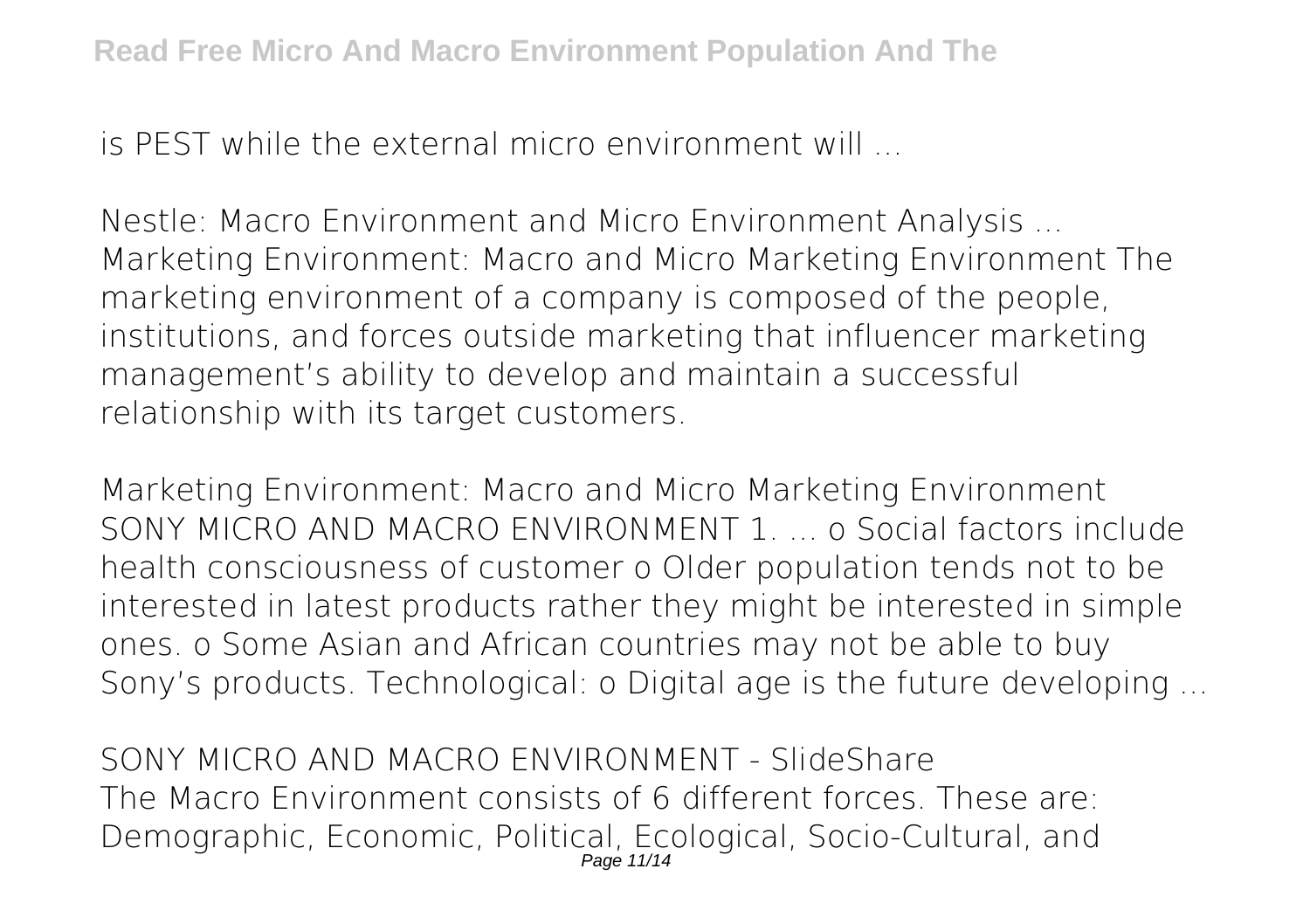Technological forces.This can easily be remembered: the DESTEP model, also called DEPEST model, helps to consider the different factors of the Macro Environment.

## **The Macro Environment - Six Forces (DESTEP)**

A macro-environment is a part of the external environment of an organization. This is beyond the control and influence of the enterprise but has a huge influence on its functions. In this article, we will focus on the aspect of the demographic environment.

**Macro Environment - Demographic Environment: Examples ...** create, build and maintain beneficial exchanges with target buyers for the purpose of achieving organizational. objectives (Kotler, et al, 2004). The most important aspect of the marketing management is the proper identification of the marketing. environment (Kotler, et al, 2004).

**Macro- Environmental Factors Effecting Fast Food Industry** In business analysis we tend to pay less attention to the macro environment. But what is macro environment, and its factors? 2 Page 12/14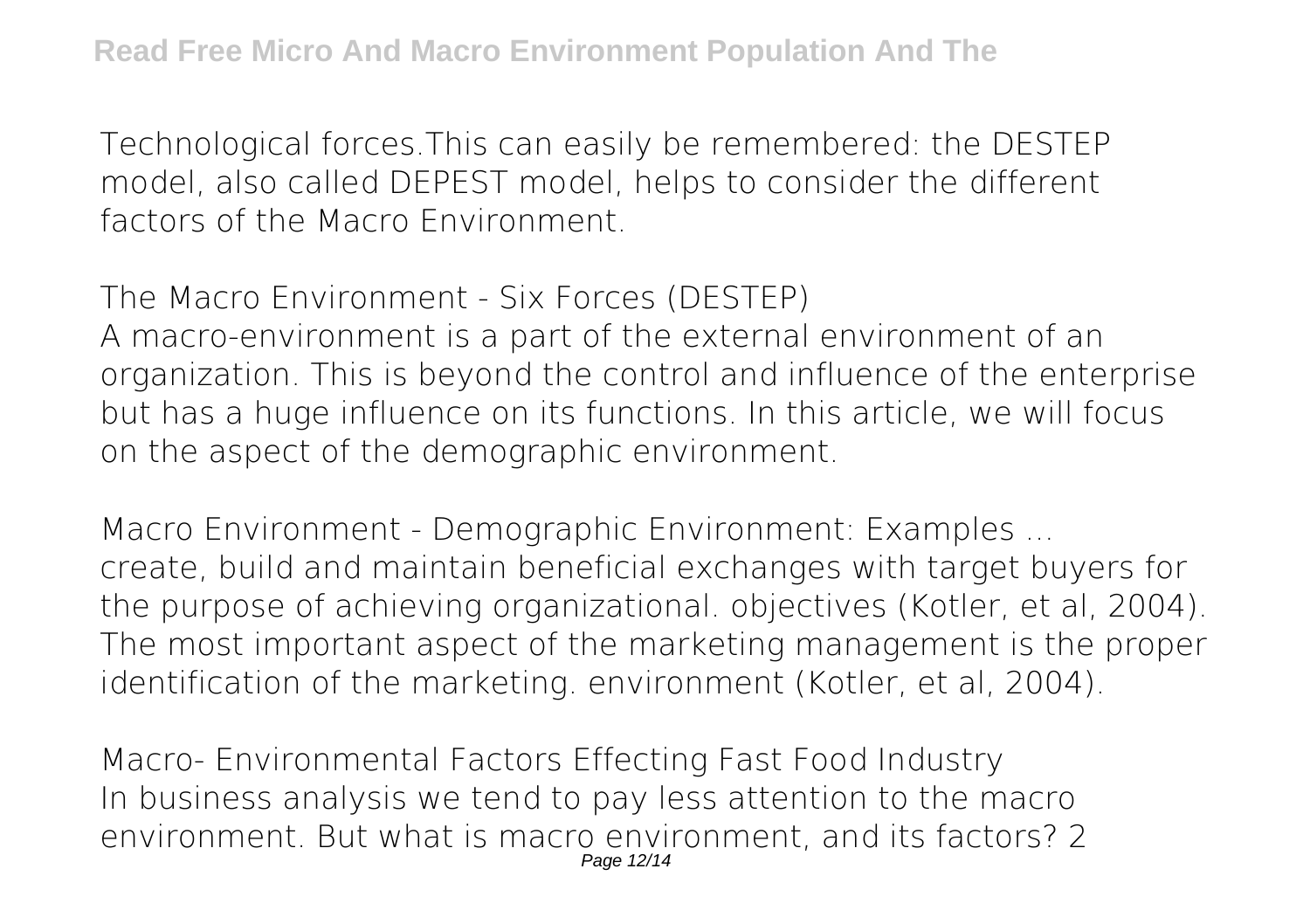examples to help you understand.

**What Is Macro Environment? 2 New Examples You Can't Miss** Macro-environment. The macro-environment refers to all forces that are part of the larger society and affect the micro-environment. It includes concepts such as demography, economy, natural forces, technology, politics, and culture.

**Market environment - Wikipedia**

Marketing environment is based on Micro-Environment and Macro-Environment. Micro Environments. The Micro environment consists of the forces close to the company that affect its ability to serve its customer-the company, supplies ,marketing, channel firms, customer markets, competitors and publics.(Kotler/ Armstrong 1999) ... Population size and ...

**Marketing Essays - Macro Micro Environments** The environmental factors which are under macro and micro environment, directly or indirectly impacting McDonalds. Currently Page 13/14